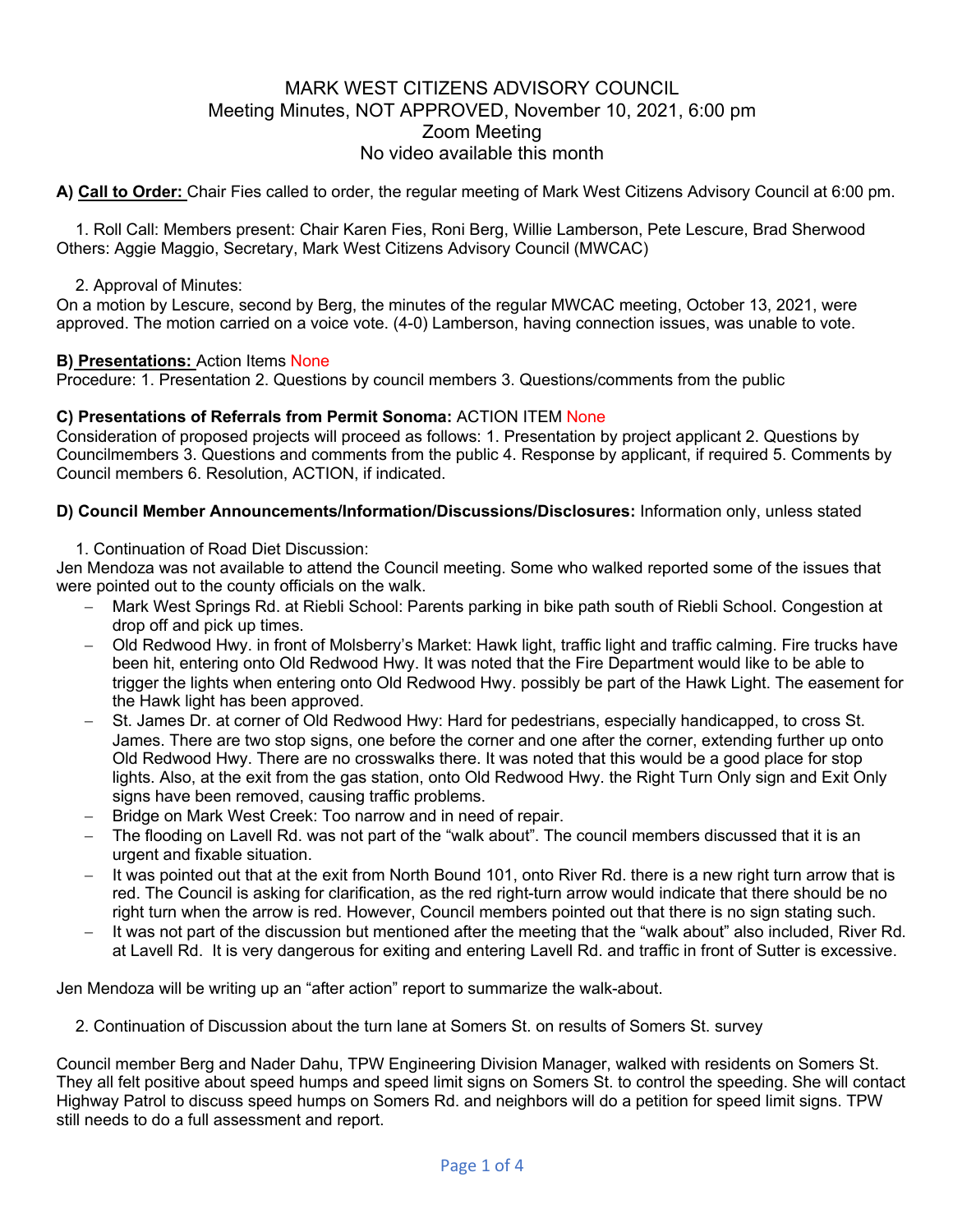# MARK WEST CITIZENS ADVISORY COUNCIL Meeting Minutes, NOT APPROVED, November 10, 2021, 6:00 pm Zoom Meeting No video available this month

#### 3. Reminder/Announcement:

Zoom meetings through December 2021. January '22 ~ hybrid. February 22 ~ Zoom. March '22 ~ hybrids going forward.

#### 4. Council discussion on expanding the area of influence of the MWCAC

Due to recent discussions about the Koi Tribe's desire to potentially build a new casino, some Council members are interested in expanding the area covered by the MWCAC to broader than the area covered by Cal Am Water. Is there an urban growth boundary? There are over 10,000 residents (3800 households) in our area, but only 2400 are covered by Cal Am Water (per Margaret DiGenova). The Council needs to do some homework before exploring this item further; will want to discuss also with Jen Mendoza.

## **E) Subcommittee Reports & Discussions:** ACTION ITEM

1. Neighborhood Improvement Funding Program (NIFP) Subcommittee (Berg/Lescure)

The Larkfield Resilience Fund received their final check on 10/21/21 – yay! Berg reached out to Community Soils for follow-up on their already approved proposal. No response.

2. Rebuild/Fire Mitigation Subcommittee (Sherwood/Fies) None

- 3. Community Services District (CSD) Subcommittee (Sherwood/Lamberson) None
- 4. Wikiup Open Space (Lamberson/Berg)

Ag & Open Space is working on an easement. Things are moving along.

Mosquito and Vector Control says there's never been a mosquito problem at the pond.

5. Sonoma County General Plan for Mark West Area (Lescure/Lamberson)

Haven't talked to anyone at the County yet. David Hansen is going to meet with Lescure and Lamberson soon.

#### **F) Public Comments on Non-Agenda Items:**

1. Philip Farber: Petition for Old Larkfield repaving.

The condition of the streets is deteriorating. The neighborhood wrote a petition seeking repaving of the streets. Council Chair Fies shared the photos of the very chewed up streets. They have 170 signatures. The process of gathering those revealed to Farber how strongly the neighbors feel about the issue. The neighborhood feels neglected and forgotten by the county.

The intent is to send the petition, signatures and photos to Supervisor Gore and the Board of Supervisors.

Council Comments:

It was suggested that the funding came in from PGE law suits. Some was left over and it is set aside for Old Larkfield. Farber might want to talk with Jen Mendoza and Supervisor Gore.

Lescure, a civil engineer, stated that there is more than normal wear and tear. Base failure is causing the cracking. It will be a little more expensive to repair.

Sherwood, Sonoma Water: Supports the petition and suggest considering putting sewer in the neighborhood, it might help get the work done for the streets. It leverages money with the county.

Farber: Heard rumblings about sewers coming but no action. Many are not interested. He will discuss with Sherwood.

Lamberson: Comcast bill has a Taxes, Fees and Other Charges category. They are franchise fees. That authority is Department of Public Works. Ask where that franchise fees money is going, and how to get it to the streets.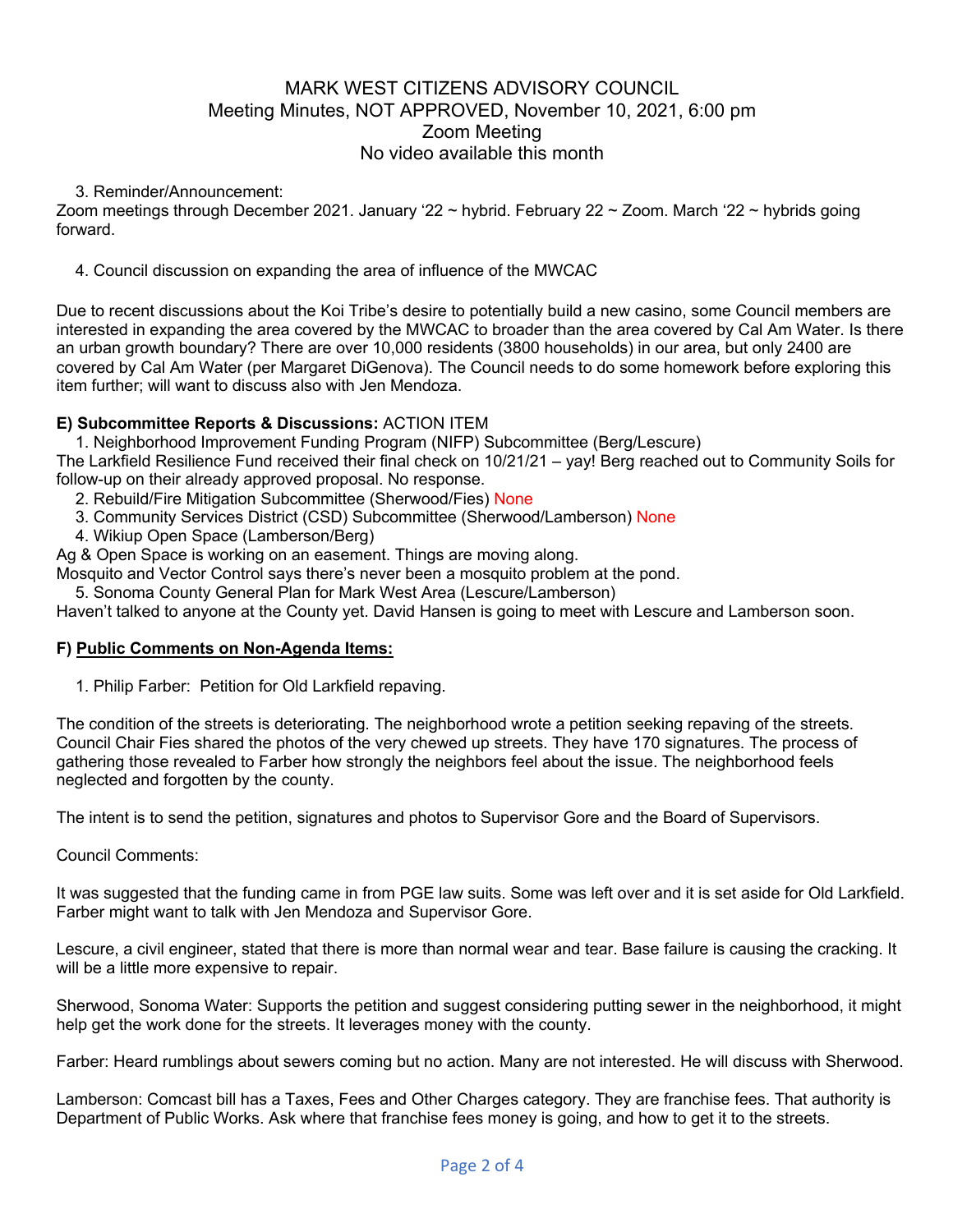# MARK WEST CITIZENS ADVISORY COUNCIL Meeting Minutes, NOT APPROVED, November 10, 2021, 6:00 pm Zoom Meeting

## No video available this month

Lescure: Some neighbors, especially along the creek, may be losing some of their leach fields. Sherwood: It's a huge concern.

Sherwood will guide Farber how to follow up. Chair Fies will bring it up to Jen Mendoza, Field Representative, 4<sup>th</sup> Distirct, Sonoma County. The Council will communicate to Farber through the Council Secretary. The Council appreciates Farber advocating for his community and the members will continue to advocate on their behalf.

2. Catherine Dodd sent an email to the council members:

Chair Fies summarized her points, sent in an email to the Council Secretary, prior to this meeting.

- Shout out to Mendoza responding to the culvert issue.
- Shout to Phil Essner who raked up west side of Carriage Lane.
- She supplied a Water quality data base link. This first link explains why the Environmental Working Group (EWG) standards are stricter than the Environmental Protection Agency (EPA) standards. https://www.ewg.org/tapwater/ewg-standards.php
- The second link, allows you to put in your zip code and see which contaminants are in the water we drink here in Larkfield Wikiup.
- https://www.ewg.org/tapwater/system.php?pws=CA4910023
- Discussed Brown Act concerns

#### **G) Pending Items:** Updates when available

1. Utilities & Water, Margaret DiGenova:

Turf rebates are now available. They are valid for green or dead grass. Send to http://www.californiaamwater.com Sherwood: Be aware we are still in a drought.

2. "HAWK" light in front of Larkfield Shopping Center: See above under D1.

## **H) Correspondence:** Information Only

1. Sherwood Comment: Congratulations on District 4 not being split. It shows the value of the Council work.

## **I) Future Agenda Items**: Potential projects and/or suggestions for future MWCAC meetings

- 1. Possibility of an update on the COPE program in Wikiup (TBD)
- 2. Chamber presentation (January?)
- 3. Traffic Discussion Continuation and "Walk-about" report. (TBD)
- 4. Possible speaker on home hardening and vegetation management (TBD)
- 5. How about a community clean up? Maybe partnership with the Chamber. (TBD) Discussed possibilities
- 6. List of unmet needs projects for Larkfield/Mark West/Wikiup (Presentation: Sherwood/Lamberson) (TBD)
- 7. NIFP Application: MW Village (TBD) (No Word Yet) (May remove until further notice)
- 8. Council discussion on expanding the area of influence of the MWCAC (Jan or Feb)
- 9. Budget for next fiscal year (Dec)
- 10. Recognition of terms running out for Berg and Lescure (Dec)

## **J) Adjournment:** ACTION ITEM

There being no other business to discuss, on a motion by Lescure, seconded by Berg the meeting was adjourned at 7:14 pm.